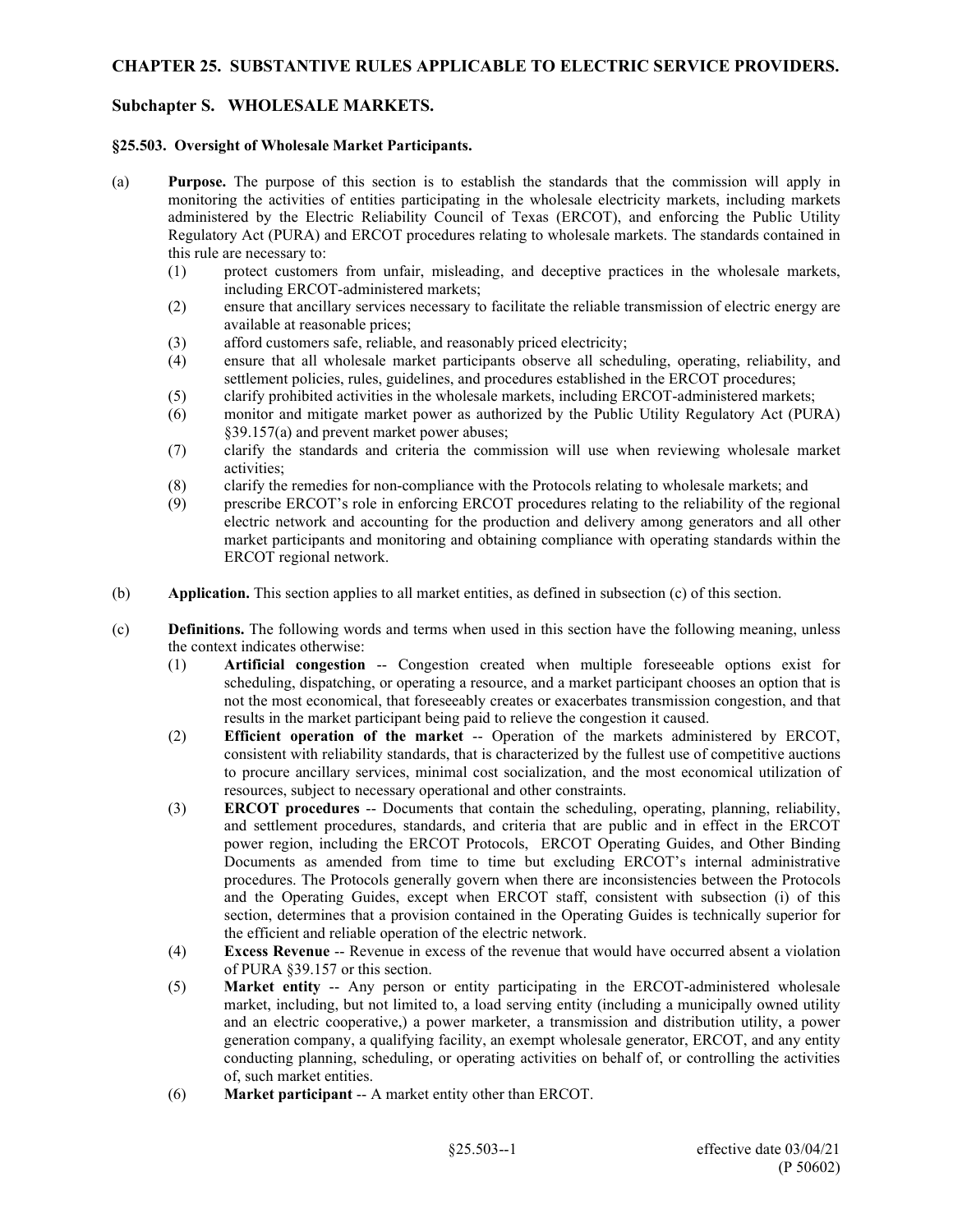- (7) **Reliability Monitor** -- A person or entity selected by the commission to monitor compliance with all state reliability-related laws, rules, and ERCOT procedures including protocols, processes and any other operating standards applicable to the ERCOT Region.
- (8) **Resource** -- Facilities capable of providing electrical energy or load capable of reducing or increasing the need for electrical energy or providing short-term reserves into the ERCOT system. This includes generation and load resources.
- (d) **Standards and criteria for enforcement of ERCOT procedures and PURA.** The commission will monitor the activities of market entities to determine if such activities are consistent with ERCOT procedures; whether they constitute market power abuses or are unfair, misleading, or deceptive practices affecting customers; and whether they are consistent with the proper accounting for the production and delivery of electricity among generators and other market participants. When reviewing the activities of a market entity, the commission will consider whether the activity was conducted in a manner that:
	- (1) adversely affected customers in a material way through the use of unfair, misleading, or deceptive practices;
	- (2) materially reduced the competitiveness of the market, including whether the activity unfairly impacted other market participants in a way that restricts competition;
	- (3) disregarded its effect on the reliability of the ERCOT electric system; or
	- (4) interfered with the efficient operation of the market.
- (e) **Guiding ethical standards.** Each market participant is expected to:
	- (1) observe all applicable laws and rules;
	- (2) schedule, bid, and operate its resources in a manner consistent with ERCOT procedures to support the efficient and reliable operation of the ERCOT electric system; and
	- (3) not engage in activities and transactions that create artificial congestion or artificial supply shortages, artificially inflate revenues or volumes, or manipulate the market or market prices in any way.

## (f) **Duties of market entities.**

- (1) Each market participant must be knowledgeable about ERCOT procedures.
- (2) A market participant must comply with ERCOT procedures and any official interpretation of the Protocols issued by ERCOT or the commission.
	- (A) If a market participant disagrees with any provision of the Protocols or any official interpretation of the Protocols, it may seek an amendment of the Protocols as provided for in the Protocols, appeal an ERCOT official interpretation to the commission, or both.
	- (B) A market participant appealing an official interpretation of the Protocols or seeking an amendment to the Protocols must comply with the Protocols unless and until the interpretation is officially changed or the amendment is officially adopted.
	- (C) A market participant may be excused from compliance with ERCOT instructions or Protocol requirements only if such non-compliance is due to communication or equipment failure beyond the reasonable control of the market participant; if compliance would jeopardize public health and safety or the reliability of the ERCOT transmission grid, or create risk of bodily harm or damage to the equipment; if compliance would be inconsistent with facility licensing, environmental, or legal requirements; if required by applicable law; or for other good cause. A market participant is excused under this subparagraph only for so long as the condition continues.
- (3) Whenever the Protocols require that a market participant make its "best effort" or a "good faith effort" to meet a requirement, or similar language, the market participant must act in accordance with the requirement unless:
	- (A) it is not technically possible to do so;
	- (B) doing so would jeopardize public health and safety or the reliability of the ERCOT transmission grid, or would create a risk of bodily harm or damage to the equipment;
	- (C) doing so would be inconsistent with facility licensing, environmental, or legal requirements; or
	- (D) other good cause exists for excusing the requirement.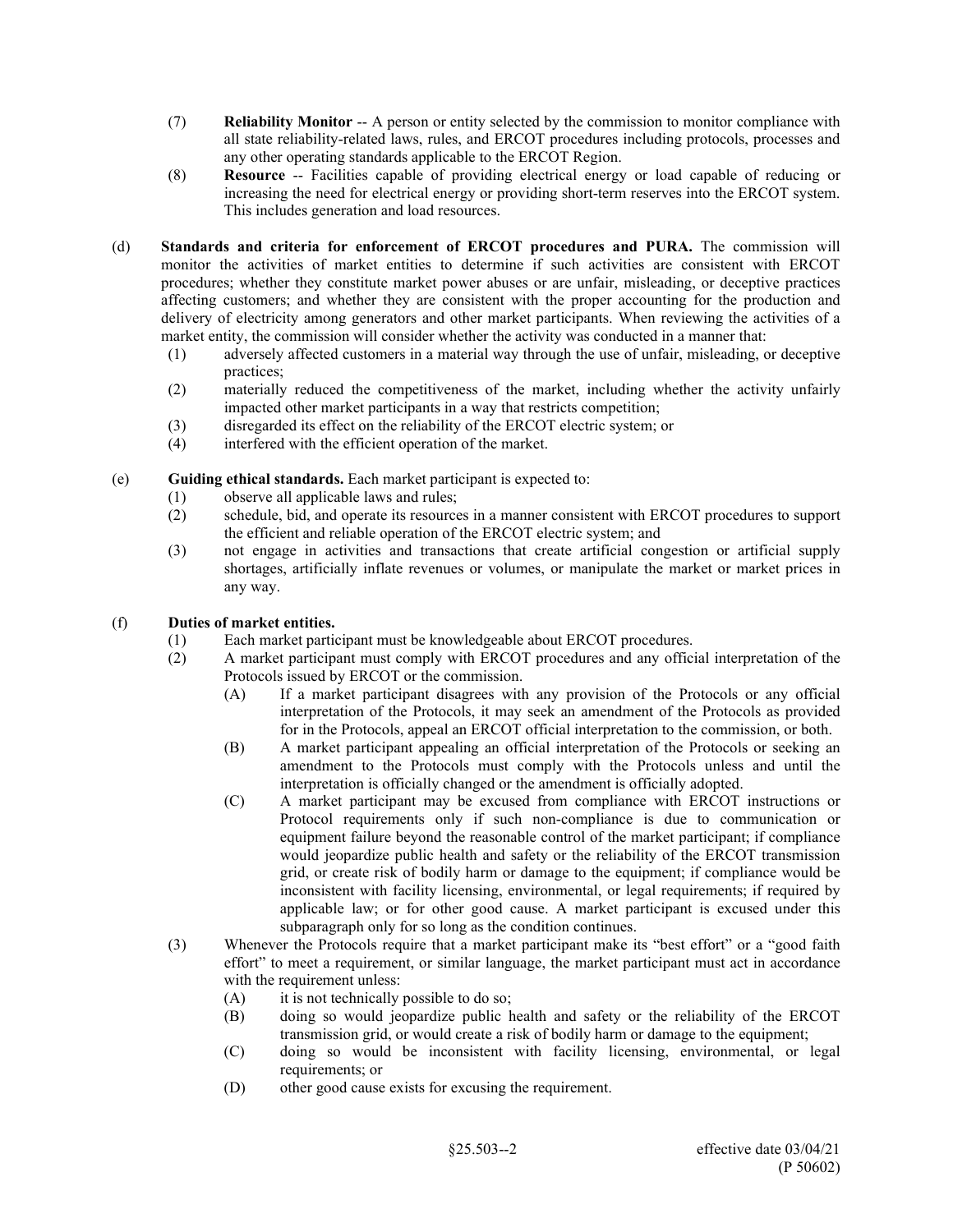- (4) When a market participant is not able to comply with a Protocol requirement or official interpretation of a requirement, or honor a formal commitment to ERCOT, the market participant has an obligation to notify ERCOT immediately upon learning of such constraints and to notify ERCOT when the problem ceases. A market participant who does not comply with a Protocol requirement or official interpretation of a requirement, or honor a formal commitment to ERCOT, has the burden to demonstrate, in any commission proceeding in which the failure to comply is raised, why it cannot comply with the Protocol requirement or official interpretation of the requirement, or honor the commitment.
- (5) The commission staff may request information from a market participant concerning a notification of failure to comply with a Protocol requirement or official interpretation of a requirement, or honor a formal commitment to ERCOT. The market participant must provide a response that is detailed and reasonably complete, explaining the circumstances surrounding the alleged failure, and must provide documents and other materials relating to such alleged failure to comply. The response must be submitted to the commission staff within five business days of a written request for information, unless commission staff agrees to an extension.
- (6) A market participant's bids of energy and ancillary services must be from resources that are available and capable of performing, and must be feasible within the limits of the operating characteristics indicated in the resource plan, as defined in the Protocols, and consistent with the applicable ramp rate, as specified in the Protocols.
- (7) All statements, data and information provided by a market participant to market publications and publishers of surveys and market indices for the computation of an industry price index must be true, accurate, reasonably complete, and must be consistent with the market participant's activities, subject to generally accepted standards of confidentiality and industry standards. Market participants must exercise due diligence to prevent the release of materially inaccurate or misleading information.
- (8) A market entity has an obligation to provide accurate and factual information and must not submit false or misleading information, or omit material information, in any communication with ERCOT or with the commission. Market entities must exercise due diligence to ensure adherence to this provision throughout the entity.
- (9) A market participant must comply with all reporting requirements governing the availability and maintenance of a generating unit or transmission facility, including outage scheduling reporting requirements. A market participant must immediately notify ERCOT when capacity changes or resource limitations occur that materially affect the availability of a unit or facility, the anticipated operation of its resources, or the ability to comply with ERCOT dispatch instructions.
- (10) A market participant must comply with requests for information or data by ERCOT as specified by the Protocols or ERCOT instructions within the time specified by ERCOT instructions, or such other time agreed to by ERCOT and the market participant.
- (11) When a Protocol provision or its applicability is unclear, or when a situation arises that is not contemplated under the Protocols, a market entity seeking clarification of the Protocols must use the Nodal Protocol Revision Request (NPRR) process provided in the Protocols. If the NPRR process is impractical or inappropriate under the circumstances, the market entity may use the process for requesting formal Protocol clarifications or interpretations described in subsection (i) of this section. This provision is not intended to discourage day to day informal communication between market participants and ERCOT staff.
- (12) A market participant operating in the ERCOT markets or a member of the ERCOT staff who identifies a provision in the ERCOT procedures that produces an outcome inconsistent with the efficient and reliable operation of the ERCOT-administered markets must call the provision to the attention of ERCOT staff and the appropriate ERCOT subcommittee. All market participants must cooperate with the ERCOT subcommittees, ERCOT staff, and the commission staff to develop Protocols that are clear and consistent.
- (13) A market participant must establish and document internal procedures that instruct its affected personnel on how to implement ERCOT procedures according to the standards delineated in this section. Each market participant must establish clear lines of accountability for its market practices.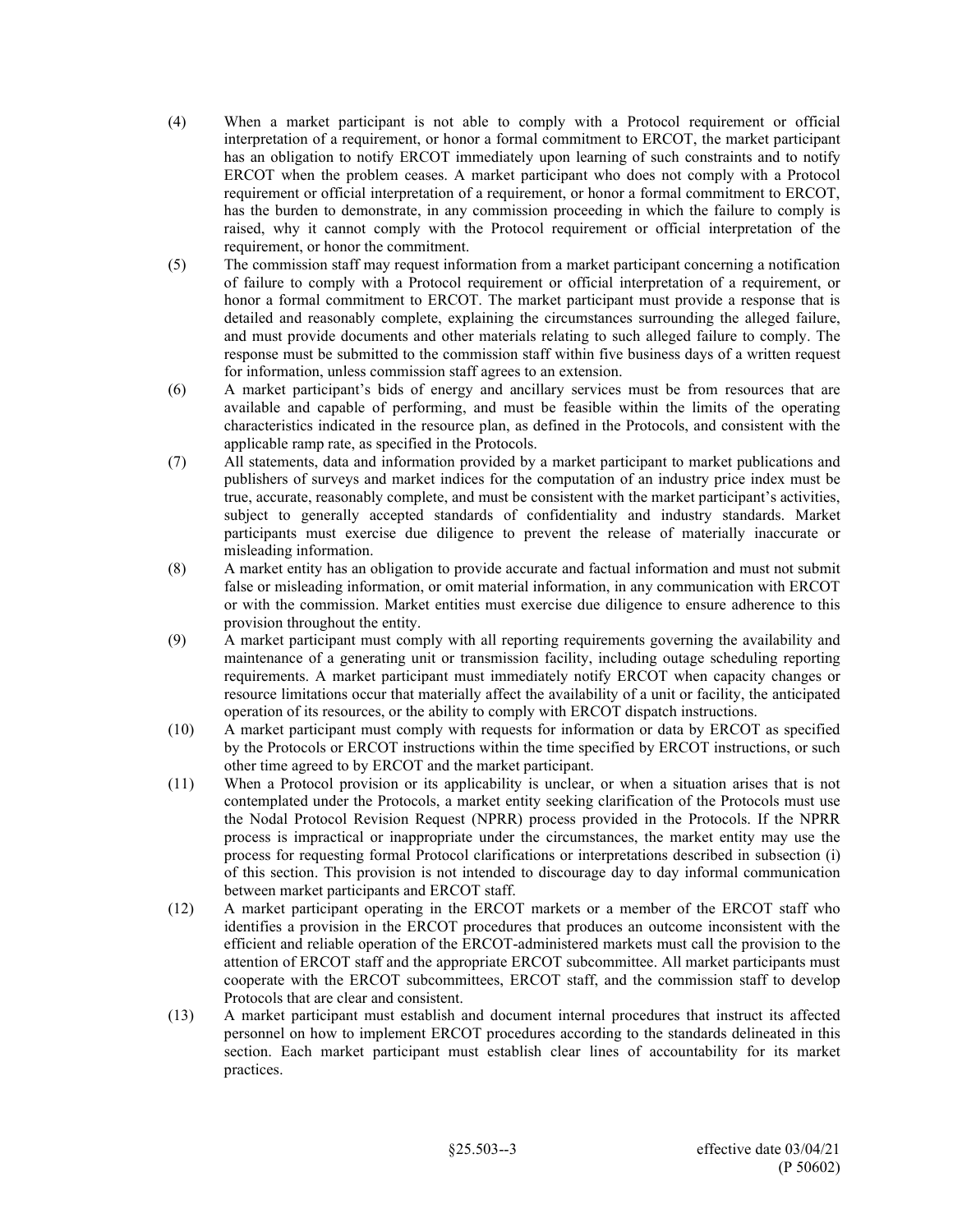- (g) **Prohibited activities.** Any act or practice of a market participant that materially and adversely affects the reliability of the regional electric network or the proper accounting for the production and delivery of electricity among market participants is considered a "prohibited activity." The term "prohibited activity" in this subsection excludes acts or practices expressly allowed by the Protocols or by official interpretations of the Protocols and acts or practices conducted in compliance with express directions from ERCOT or commission rule or order or other legal authority. The term "prohibited activity" includes, but is not limited to, the following acts and practices that have been found to cause prices that are not reflective of competitive market forces or to adversely affect the reliability of the electric network:
	- (1) A market participant must not schedule, operate, or dispatch its generating units in a way that creates artificial congestion.
	- (2) A market participant must not execute pre-arranged offsetting trades of the same product among the same parties, or through third party arrangements, which involve no economic risk and no material net change in beneficial ownership.
	- (3) A market participant must not offer reliability products to the market that cannot or will not be provided if selected.
	- (4) A market participant must not conduct trades that result in a misrepresentation of the financial condition of the organization.
	- (5) A market participant must not engage in fraudulent behavior related to its participation in the wholesale market.
	- (6) A market participant must not collude with other market participants to manipulate the price or supply of power, allocate territories, customers or products, or otherwise unlawfully restrain competition. This provision should be interpreted in accordance with federal and state antitrust statutes and judicially-developed standards under such statutes regarding collusion.
	- (7) A market participant must not engage in market power abuse. Withholding of production, whether economic withholding or physical withholding, by a market participant who has market power, constitutes an abuse of market power.
- (h) **Defenses.** The term "prohibited activity" in subsection (g) of this section excludes acts or practices that would otherwise be included, if the market entity establishes that its conduct served a legitimate business purpose consistent with prices set by competitive market forces; and that it did not know, and could not reasonably anticipate, that its actions would inflate prices, adversely affect the reliability of the regional electric network, or adversely affect the proper accounting for the production and delivery of electricity; or, if applicable, that it exercised due diligence to prevent the excluded act or practice. The defenses established in this subsection may also be asserted in instances in which a market participant is alleged to have violated subsection (f) of this section. A market entity claiming an exclusion or defense under this subsection, or any other type of affirmative defense, has the burden of proof to establish all of the elements of such exclusion or defense.
- (i) **Official interpretations and clarifications regarding the Protocols.** A market entity seeking an interpretation or clarification of the Protocols must use the NPRR process contained in the Protocols whenever possible. If an interpretation or clarification is needed to address an unforeseen situation and there is not sufficient time to submit the issue to the NPRR process, a market entity may seek an official Protocol interpretation or clarification from ERCOT in accordance with this subsection.
	- (1) ERCOT must develop a process for formally addressing requests for clarification of the Protocols submitted by market participants or issuing official interpretations regarding the application of Protocol provisions and requirements. ERCOT must respond to the requestor within ten business days of ERCOT's receipt of the request for interpretation or clarification with either an official Protocol interpretation or a recommendation that the requestor take the request through the NPRR process.
	- (2) ERCOT must designate one or more ERCOT officials who will be authorized to receive requests for clarification from, and issue responses to market participants, and to issue official interpretations on behalf of ERCOT regarding the application of Protocol provisions and requirements.
	- (3) The designated ERCOT official must provide a copy of the clarification request to commission staff upon receipt. The ERCOT official must consult with ERCOT operational or legal staff as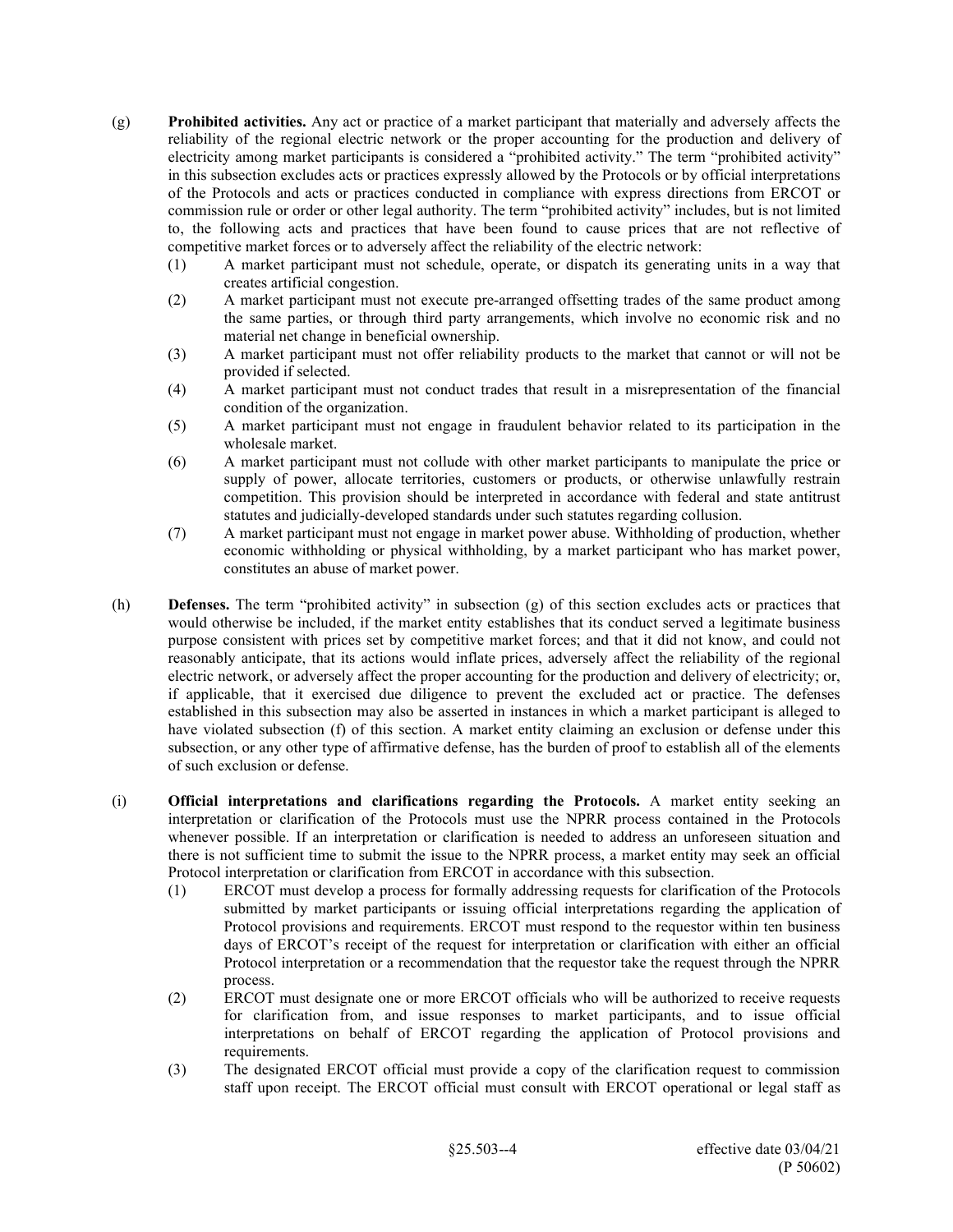appropriate and with commission staff before issuing an official Protocol clarification or interpretation.

- (4) The designated ERCOT official may decide, in consultation with the commission staff, that the language for which a clarification is requested is ambiguous or for other reason beyond ERCOT's ability to clarify, in which case the ERCOT official shall inform the requestor, who may take the request through the NPRR process provided for in the Protocols.
- (5) All official Protocol clarifications or interpretations that ERCOT issues in response to a market participant's formal request or upon ERCOT's own initiative must be sent out in a market bulletin with the appropriate effective date specified to inform all market participants, and a copy of the clarification or interpretation must be maintained in a manner that is accessible to market participants. Such response must not contain information that would identify the requesting market participant.
- (6) A market participant may freely communicate informally with ERCOT employees, however, the opinion of an individual ERCOT staff member not issued as an official interpretation of ERCOT pursuant to this subsection may not be relied upon as an affirmative defense by a market participant.
- (j) **Role of ERCOT in enforcing operating standards.** ERCOT must monitor material occurrences of noncompliance with ERCOT procedures, which means occurrences that have the potential to impede ERCOT operations or represent a risk to system reliability. Non-compliance indicators monitored by ERCOT must include, but are not limited to, material occurrences of failing resource performance measures as established by ERCOT, failure to follow dispatch instructions within the required time, failure to meet ancillary services obligations, failure to submit mandatory bids or offers, and other instances of noncompliance of a similar magnitude.
	- (1) ERCOT must keep a record of all such material occurrences of non-compliance with ERCOT procedures and must develop a system for tracking recurrence of such material occurrences of non-compliance.
	- (2) ERCOT must promptly provide information to and respond to questions from market participants to allow the market participant to understand and respond to alleged material occurrences of noncompliance with ERCOT procedures. However, this requirement does not relieve the market participant's operator from responding to the ERCOT operator's instruction in a timely manner and shall not be interpreted as allowing the market participant's operator to argue with the ERCOT operator as to the need for compliance.
	- (3) ERCOT must keep a record of the resolution of such material occurrences of non-compliance and of remedial actions taken by the market participant in each instance.
	- (4) ERCOT must promptly provide information to and respond to questions posed by the Reliability Monitor and the commission.
	- (5) ERCOT must provide to the Reliability Monitor and the commission the support and cooperation the commission determines is necessary for the Reliability Monitor and the commission to perform their functions.
	- (6) If directed by the commission, ERCOT must assume all or part of the duties and responsibilities of the Reliability Monitor under (k). ERCOT must assume these duties and responsibilities, including establishing appropriate safeguards to prevent conflicts of interest and ensure the independence and objectivity of ERCOT personnel with respect to the duties and responsibilities assumed, in the manner prescribed by the commission.
- (k) **Responsibilities of the Reliability Monitor.** The Reliability Monitor must gather and analyze information and data as needed for its reliability monitoring activities. The Reliability Monitor works under the direction and supervision of the commission. The Reliability Monitor must protect confidential information and data in accordance with the confidentiality standards established in PURA, the ERCOT protocols, commission rules, and other applicable laws. The requirements related to the level of protection to be afforded information protected by these laws and rules are incorporated into this section. The duties and responsibilities of the Reliability Monitor may include, but are not limited to:
	- (1) Monitoring, investigating, auditing, and reporting to the commission regarding compliance with reliability-related ERCOT procedures, including Protocols, Operating Guides, and Other Binding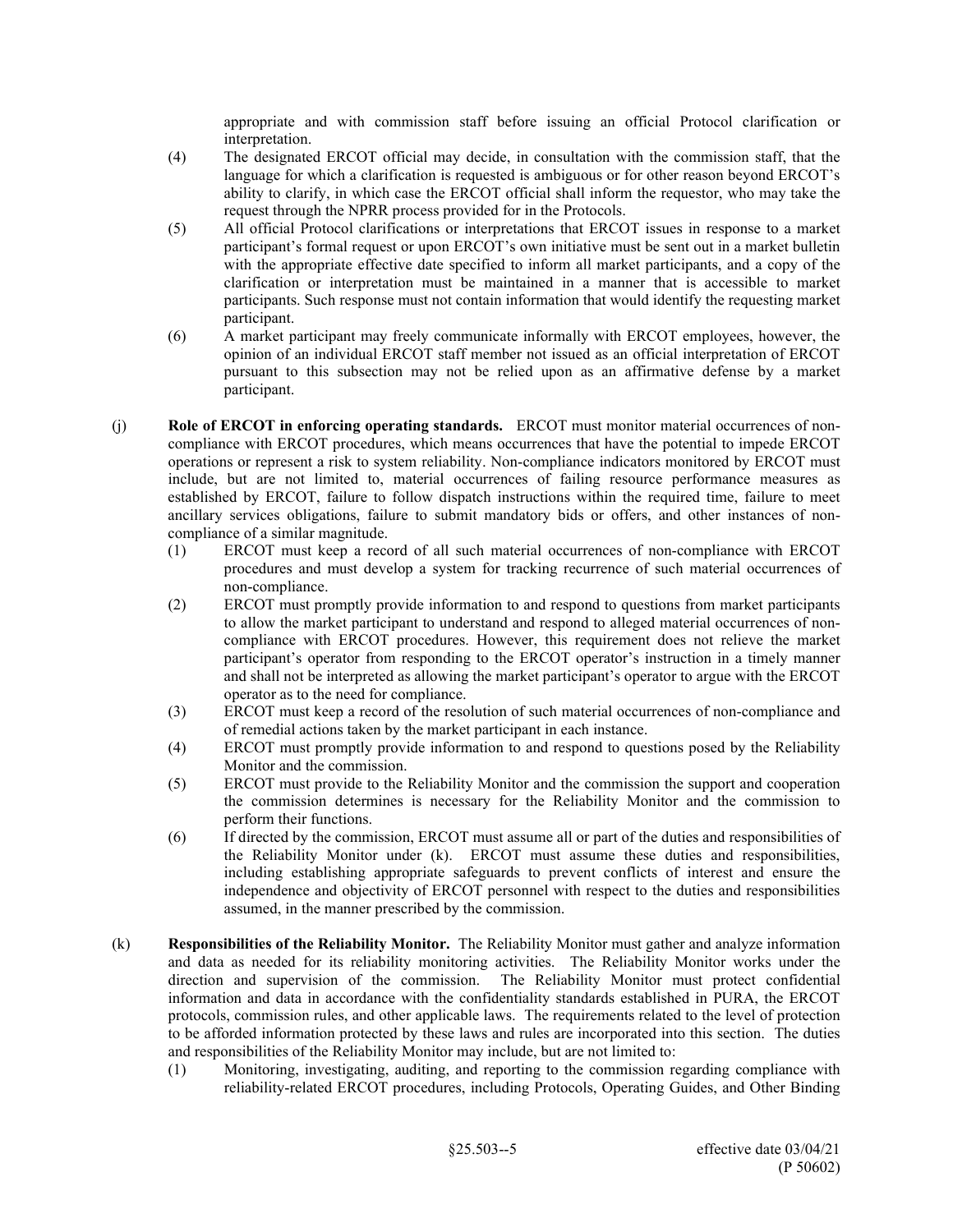Documents, the reliability-related provisions of the commission's rules, and reliability-related provisions of PURA by market entities;

- (2) Providing reliability-related subject-matter advice, expertise, and assistance to the commission in the conduct of the commission's oversight and enforcement activities; and
- (3) Providing expert advice, analysis, reports, and testimony services relating to the Reliability Monitor's analysis and findings as part of the commission staff's case in enforcement proceedings.
- (l) **Selection of the Reliability Monitor.** The commission may select an entity to act as the Reliability Monitor. If the commission selects an entity other than ERCOT to act as the Reliability Monitor, the Reliability Monitor must be independent from ERCOT and is not subject to the supervision of ERCOT with respect to its monitoring and investigative activities. If the commission selects an entity other than ERCOT to act as the Reliability Monitor, the commission and ERCOT will enter into a contract with the selected entity. In selecting the Reliability Monitor, the commission must consider whether the Reliability Monitor satisfies the following criteria:
	- (1) Independence, objectivity, and the absence of potential conflicts of interest;
	- (2) Experience performing compliance monitoring of reliability-related laws;
	- (3) Familiarity with the ERCOT Region and understanding of reliability-related ERCOT protocols, procedures, and other operating standards;
	- (4) Ability to manage confidential information appropriately; and
	- (5) Cost effectiveness.
- (m) **Funding of the Reliability Monitor.** ERCOT must fund the operations of the Reliability Monitor from the fee authorized by PURA §39.151.

#### (n) **Standards for record keeping.**

- (1) A market participant who schedules through a qualified scheduling entity (QSE) that submits schedules to ERCOT on behalf of more than one market participants must maintain records to show scheduling, offer, and bidding information for all schedules, offers, and bids that its QSE has submitted to ERCOT on its behalf, by interval.
- (2) All market participants and ERCOT must maintain records relative to market participants' activities in the ERCOT-administered markets to show:
	- (A) information on transactions, as defined in  $\S 25.93(c)(3)$  of this title (relating to Quarterly Wholesale Electricity Transaction Reports), including the date, type of transaction, amount of transaction, and entities involved;
	- (B) information and documentation of all planned, maintenance, and forced generation and transmission outages including all documentation necessary to document the reason for the outage;
	- (C) information described under this subsection including transaction information, information on pricing, settlement information, and other information that would be relevant to an investigation under this section, and that has been disclosed to market publications and publishers of surveys and price indices, including the date, information disclosed, and the name of the employees involved in providing the information as well as the publisher to whom it was provided; and
	- (D) reports of the market participant's financial information given to external parties, including the date, financial results reported, and the party to whom financial information was reported, if applicable.
- (3) After the effective date of this section, all records referred to in this subsection except verbal dispatch instructions (VDIs) must be kept for a minimum of three years from the date of the event. ERCOT must keep VDI records for a minimum of two years. All records must be made available to the commission for inspection upon request.
- (4) A market participant must, upon request from the commission, provide the information referred to in this subsection to the commission, and may, if applicable, provide it under a confidentiality agreement or protective order pursuant to  $\S22.71(d)$  of this title (relating to Filing of Pleadings, Documents, and Other Material).